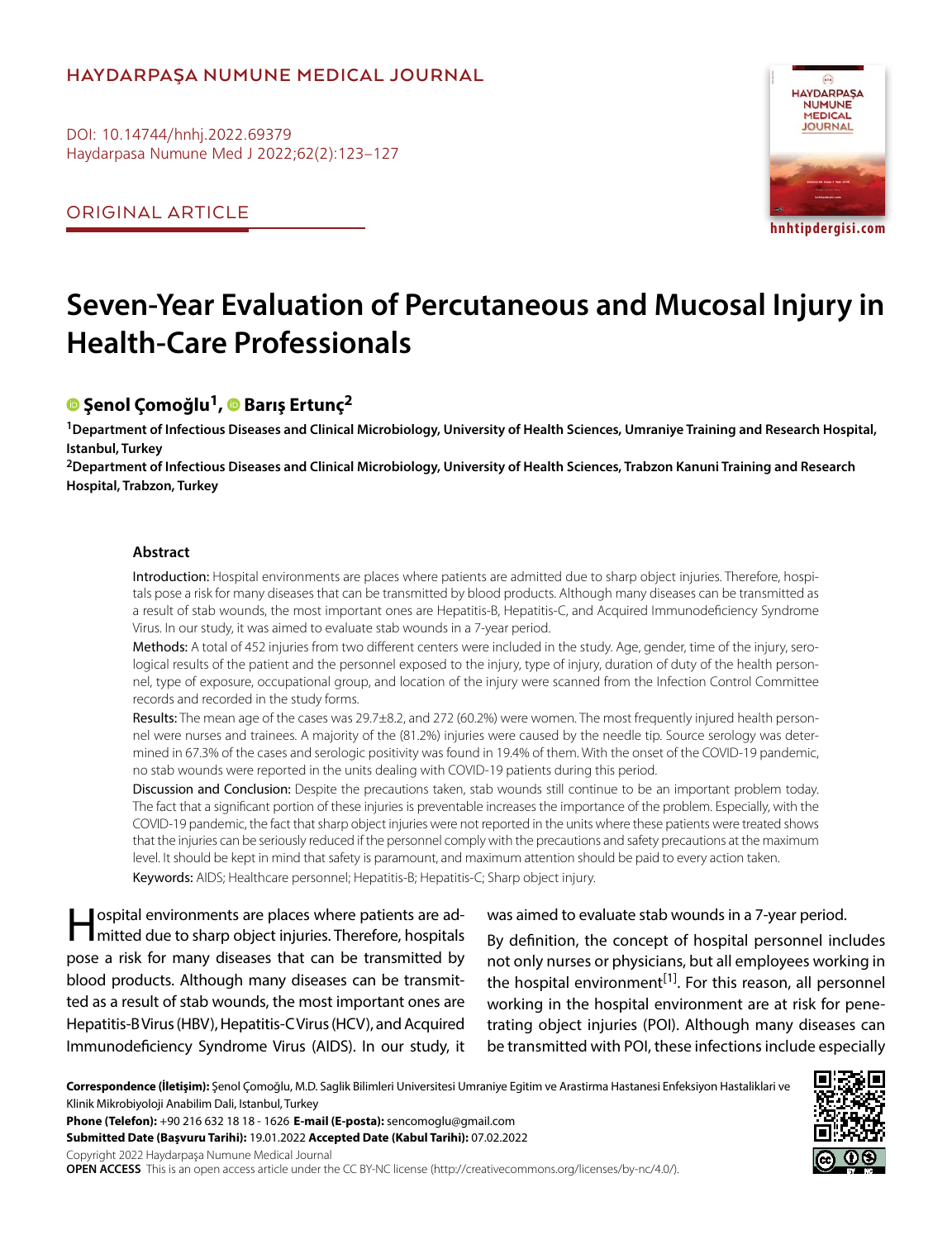HBV, HCV, and Human Acquired Immunodeficiency Virus (HIV). Fortunately, the risk of transmission of these infections is very low, even after percutaneous contact.

The fact shows that POIs are generally preventable and still frequent despite all the precautions taken; immunoglobulin, vaccine, antiretroviral drugs, and prophylaxis applications in case of injury increase the costs and cause psychological pressure on the personnel. For these reasons, it is important that all personnel working in the hospital should be provided with training on POI. The prevention methods should be explained in addition to providing the fastest feedback in case of injury. In our study, it was aimed to evaluate stab wounds in hospitals over a 7-year period.

### **Materials and Methods**

In this study, 452 stab wounds that occurred in two different centers between January 2015 and November 2021 were evaluated retrospectively. As the inclusion criteria of the study, the complete completion of the Sharps Injuries Notification Form, which includes the sociodemographic characteristics of the occupational group of the people injured by the sharps, was taken. As the exclusion criteria of the study, injuries in people who did not work in the hospital or people who were hospital staff and filled the form incompletely were included in the study. Age, gender, time of injury, source patient and serological results of injured personnel, type of injury, tenure of health personnel, type of exposure, occupational group, and location of injury were recorded in the study forms. The data obtained were evaluated as numbers and percentages. The study has been approved by the Ethics Committee at December 20, 2021 protocol number 54132726–000–27382.

#### **Results**

The mean age of 452 sharp object injuries reported was 29.7±8.2, and 272 (60.2%) were women. Of the injuries, 418 (92.5%) were percutaneous, and the remaining 34 (7.5%) were mucosal injuries. Considering the distribution of personnel, 137 (30.3%) of the cases were interns, 171 (37.8%) nurses, 88 (19.5%) cleaning staff, 31 (6.9%) physicians, and 25 (5.5%) anesthesia personnel, technician, or laboratory technician. Of the injuries, 367 (81.2%) were caused by needle tip, 12 (2.7%) by scalpel, 28 (6.2%) by lancet, and 35 (7.7%) by catheter tip/cutting tool. While central venous catheter was inserted in 18 (4%) injuries, room cleaning in 17 (3.8%) injuries, removal of instruments in 136 (30.1%) cases, washing of contaminated instruments in 6 (1.3%) cases, 94 (20.8%) injuries during waste transport, 20 (4.4%) blood glucose test, 54 (11.9%) removal of sutures, 9 (2%) closing injector caps, and 87 (19.2%) vascular access/blood glucose injury occurred during the removal procedure and 11 (2.4%) of them during other procedures. Considering the working hours of the personnel, the number of personnel working between 0 and 1 years was 273 (60.4%), while 103 (22.8%) were >1–5 years, 52 (11.5) >5–10 years, and 24 (5.3%) had been on duty for more than 10 years. A majority of 327 (72.3%) the sharps injuries occurred during the day shift, 84 (18.6%) were in the evening (17:00–00:00) and 41 (9.1%) were in the night shift (00:00–08) (Table 1). While 418 (92.5%) of the injuries were extremity injuries, 29

#### **Table 1.** General characteristics of percutaneous and mucosal injuries in healthcare workers

|                                             | n (%)      |
|---------------------------------------------|------------|
| Gender                                      |            |
| Woman                                       | 272 (60.2) |
| Bov                                         | 180 (39.8) |
| Distribution of duties of health workers    |            |
| Nurse                                       | 171 (37.8) |
| Intern                                      | 137 (30.3) |
| Cleaning staff                              | 88 (19.5)  |
| Doctor                                      | 31(6.9)    |
| Anesthesiologist or laboratory technician   | 25(5.5)    |
| Type of injury                              |            |
| Percutaneous                                | 418 (92.5) |
| Mucosal                                     | 34(7.5)    |
| Behavior that causes injury                 |            |
| When removing tools from the environment    | 136 (30.1) |
| During waste transport                      | 94 (20.8)  |
| During venipuncture/blood collection        | 87 (19.2)  |
| While suturing                              | 54 (11.9)  |
| When checking blood sugar                   | 20(4.4)    |
| While inserting a central venous catheter   | 18(4)      |
| During room cleaning                        | 17(3.8)    |
| When closing the injector cap               | 9(2)       |
| During cleaning of contaminated instruments | 6(1.3)     |
| Other*                                      | 11(2.4)    |
| Occupation period (years)                   |            |
| $0 - 1$                                     | 273 (60.4) |
| $1 - 5$                                     | 103 (22.8) |
| $5 - 10$                                    | 52(11.5)   |
| Over 10 years                               | 24(5.3)    |
| Injury time (hour)                          |            |
| Daytime shift (08:00-17:00)                 | 327 (72.3) |
| Evening shift (17:00-00:00)                 | 84 (18.6)  |
| Night shift (00:00-08:00)                   | 41 (9.1)   |

\*Stinging a needle in someone else's hand, a forgotten sharp tool in the environment.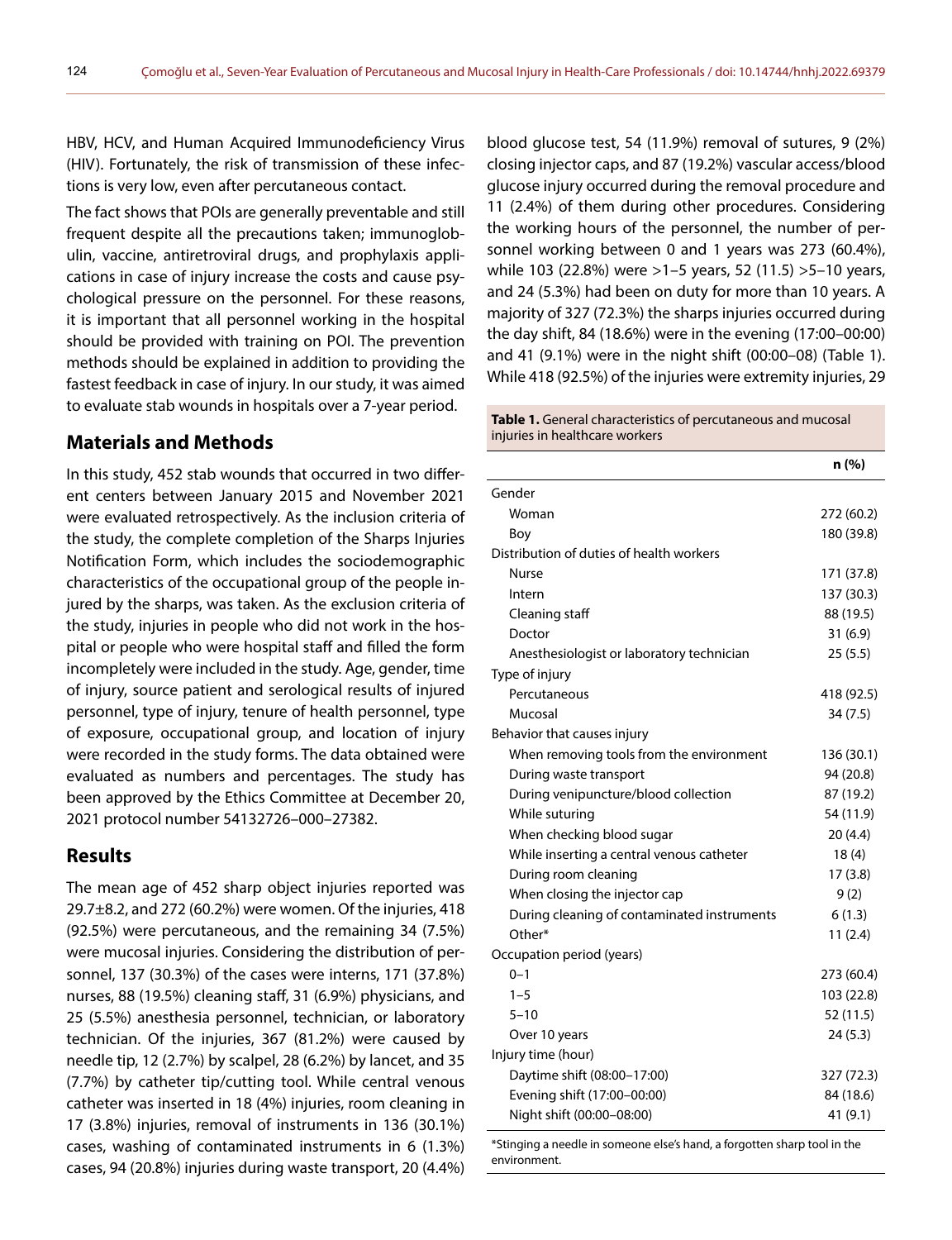(6.4%) were caused by contact with the eye mucosa and 5 (1.1%) with the oral mucosa.

Source serology was clear in 304 (67.3%) of the cases and serologic positivity was found in 59 (19.4%) cases. Two of the sources had anti-HCV positivity together with HbsAg. Of these patients, 27 (8.9%) had HbsAg, 23 (7.6%) had anti-HCV, and 9 (3%) had anti-HIV positivity (Fig. 1). Anti-HBs titer was found to be <10 mIU/mL in 13 of 27 healthcare workers exposed to HbsAg positive source, and all of them were given HBV vaccine together with HBV immunoglobulin and no disease has developed. Two doses of HBV immunoglobulin were administered to these healthcare workers, 1 month apart. In two of nine source patients with anti-HIV positive, mucosal injury occurred, and seven patients percutaneously injured the healthcare worker. Prophylactic antiretroviral treatment was given to all healthcare workers who were exposed to injury.

All of the healthcare workers were followed up for 6 months and the serological tests performed by the routinely applied workplace health and safety were also examined. No HbsAg, anti-HCV, and anti-HIV positivity was detected in any of the health workers. With the onset of the COVID-19 pandemic, the units dealing with these patients were not notified during the pandemic process.

#### **Discussion**

Penetrating-stab wounds (POI) do not only include percutaneous injuries, but also include mucosal contacts<sup>[2]</sup>. POI is a situation with occupational risk in terms of blood-transmissible diseases in the hospital environment. Although all personnel working in the hospital are at risk, the risk rate may vary according to the unit they work in. Many diseases



can be transmitted through blood, and the most important of them are HBV, HCV, and AIDS<sup>[3]</sup>.

Awareness of POI started to increase in the 1980s, when the Acquired Immunodeficiency Virus was detected $[4]$ . With the widespread use of the protection methods put into practice, the number of health personnel exposed to POI has started to decrease over the years. A significant portion of these injuries is preventable and occur mainly due to ignoring safety precautions during the procedure<sup>[4]</sup>. In the studies conducted on POI, it is seen that the personnel exposed to injury are mostly inexperienced and newly started healthcare workers<sup>[5,6]</sup>. Similarly, the average age of the health personnel who were exposed to POI was around 29, mostly during the internship period and/or in the  $1<sup>st</sup>$ year of their professional life. With the increase in professional experience over time, it is seen that the injury rates decrease to 5%.

It is seen that the most frequently injured personnel are nurses first and then trainee health personnel. We think that this is the effect of relatively more operations with sharps and piercing tools and inexperience. However, the fact shows that 20% of the health workers, who are at relatively less risk and exposed to injury compared to other health workers, are cleaning staff and 5% are technicians, suggesting that there are problems in the security measures taken.

In addition, the fact that 20% of the injured personnel were injured during waste transportation, 4% while checking blood glucose, and 2% while closing the injector cap suggests that practices are applied in an unsafe manner and personnel error, aside from inexperience. Injuries that occur while closing the injector cap and checking blood sugar have decreased significantly with the introduction of needle tip collection cups in recent years, although they were in the previous years. Unfortunately, problems are also encountered in the use of needle tip collection containers. In the studies, it is emphasized that it is more important to develop device designs to eliminate human error or reduce it to the minimum level possible<sup>[7]</sup>. While patients with diabetes mellitus (DM) can be followed safely with their own and safe needles in blood glucose follow-ups, problems can still be encountered in fingertip blood glucose followups in patients who do not have DM or who do not have a needle for blood glucose monitoring.

A significant portion of the POIs occurs during the day shift, where the majority of procedures take place. In the study conducted by Dizili-Yelgin et al.,<sup>[8]</sup> they reported that POI **Figure 1.** Distribution of source patient serology. The same occurs over 90% during the daytime shift. In another study,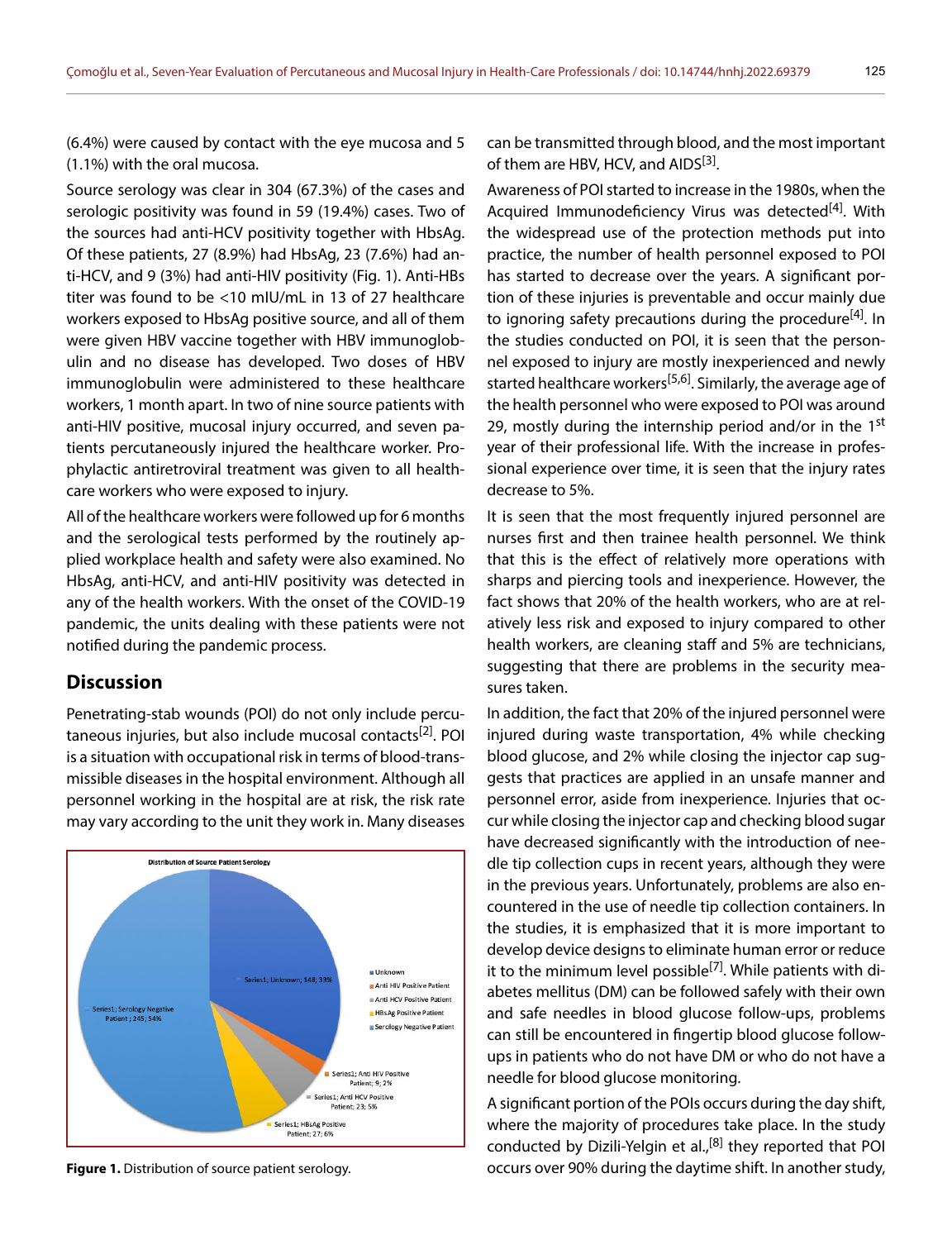89.3% of injuries occurred during the daytime shift were reported<sup>[9]</sup>. In our study, 72.3% of injuries occurred during the day shift. Injury rates were minimal in the night shift, where the interventions were minimal.

While more than 90% of the injuries were extremity injuries, 7% of them were caused by mucosal contact. There are similar rates in the literature and it is thought to be due to the higher rate of percutaneous injury.

Today, the management of personnel exposed to POI requires that source serology should be investigated whenever possible<sup>[10,11]</sup>. In our study, the source serology could be determined in a large part of the POI.

In addition to the psychological stress of the personnel after the POI, both the personnel exposed to the injury and, where possible, the source should be examined serologically. There is no prophylactic regimen for HCV. However, prophylaxis can be applied in the presence of appropriate indications for HIV and HBV. Both the necessity of additional examinations and prophylaxis applications in the presence of appropriate indications will cause cost increases.

Before the widespread use of the hepatitis B vaccine, HBV acquisition as a result of percutaneous injuries was at the level of 6–25%, but nowadays, these rates have decreased to very low levels<sup>[12]</sup>. If the injured personnel are not immune to HBV and the source is HbsAg-positive, the use of vaccine and/or HBV immunoglobulin is recommended<sup>[10]</sup>. In our study, vaccination and/or immunoglobulin indications were determined in line with these recommendations and applied to health personnel, and no problems were encountered in terms of HBV during the follow-up of the personnel.

It has been reported that the risk of AIDS transmission after percutaneous injury is  $0.3\%$ <sup>[13]</sup>. Today, the indications for prophylaxis in this regard have been clearly defined, and these rates can be reduced to even lower levels with prophylactic antiretroviral drugs administered in line with these indications<sup>[11]</sup>. In our study, two of the nine NSL cases whose source was known to be infected with AIDS were mucosal and seven were percutaneous injuries, and prophylactic regimens of these patients were started and followed up in line with the guidelines. If prophylactic antiretroviral therapy is not as soon as possible after percutaneous or mucosal contact with an HIV-positive source, it should be started within the first 72 h after exposure<sup>[11]</sup>.

In cases where the source is anti-HCV positive, the risk of HCV transmission as a result of percutaneous exposure is between 0% and 7% and is reported to be 1.8% on average<sup>[1]</sup>. There is no prophylactic regimen for HCV, and serol-

ogy and liver enzyme monitoring are recommended. For early diagnosis, HCV-RNA can be examined 4–6 weeks after percutaneous injury<sup>[1]</sup>. In our study, anti-HCV positivity was detected in 7% of the cases in which the source serology could be examined, and anti-HCV positivity was not detected in any of the health-care personnel in the follow-ups of the health-care personnel.

In addition to being an important source of stress for the personnel exposed to POI, it requires additional examinations from both the personnel and the source and the application of appropriate prophylactic regimens in the presence of appropriate indications, and it also causes increased costs due to the long-term follow-up. Although we could not find a study on costs in our country, it was stated in a study conducted in Italy that the cost was approximately 375 Euros per event<sup>[12]</sup>. Considering that a significant part of the POI is preventable, it will be seen that these costs are quite high.

For these reasons, efforts should be made to improve security measures, maximum care should be taken to repeat the trainings frequently to keep awareness alive, and technological developments should be followed closely. It should not be forgotten that injuries can be prevented with simple precautions and with less cost. It should be kept in mind that safety is a priority and maximum attention should be paid to every action taken.

## **Conclusion**

Despite the precautions taken, stab wounds still continue to be an important problem today. The fact that a significant portion of these injuries is preventable increases the importance of the problem. Especially, with the COVID-19 pandemic, the fact that sharp object injuries were not reported in the units where these patients were treated shows that the injuries can be seriously reduced if the personnel comply with the precautions and safety precautions at the maximum level. It should be kept in mind that safety is paramount and maximum attention should be paid to every action taken.

**Ethics Committee Approval:** December 20, 2021 protocol number 54132726–000–27382.

**Peer-review:** Externally peer-reviewed.

**Authorship Contributions:** Concept: S.C.; Design: S.C.; Data Collection or Processing: S.C., B.E.; Analysis or Interpretation: S.C., B.E.; Literature Search: S.C., B.E.; Writing: S.C., B.E.

**Conflict of Interest:** None declared.

**Financial Disclosure:** The authors declared that this study received no financial support.